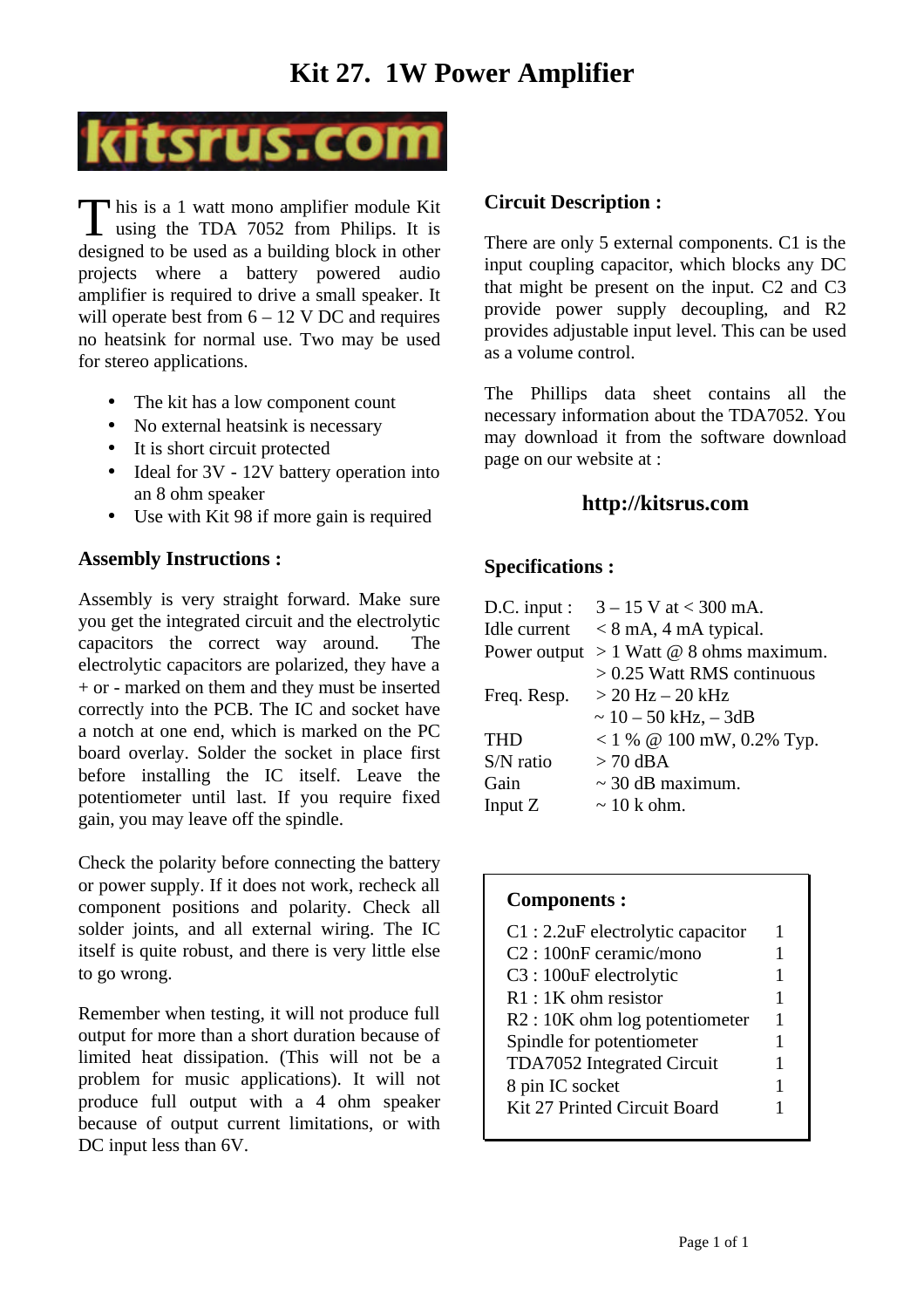## **Kit 27. 1W Power Amplifier**



*Note ! Do not ground either speaker terminal.*



Harmonic Distortion at 1 kHz. 100 mW into 8 ohms. 12V DC input from battery.